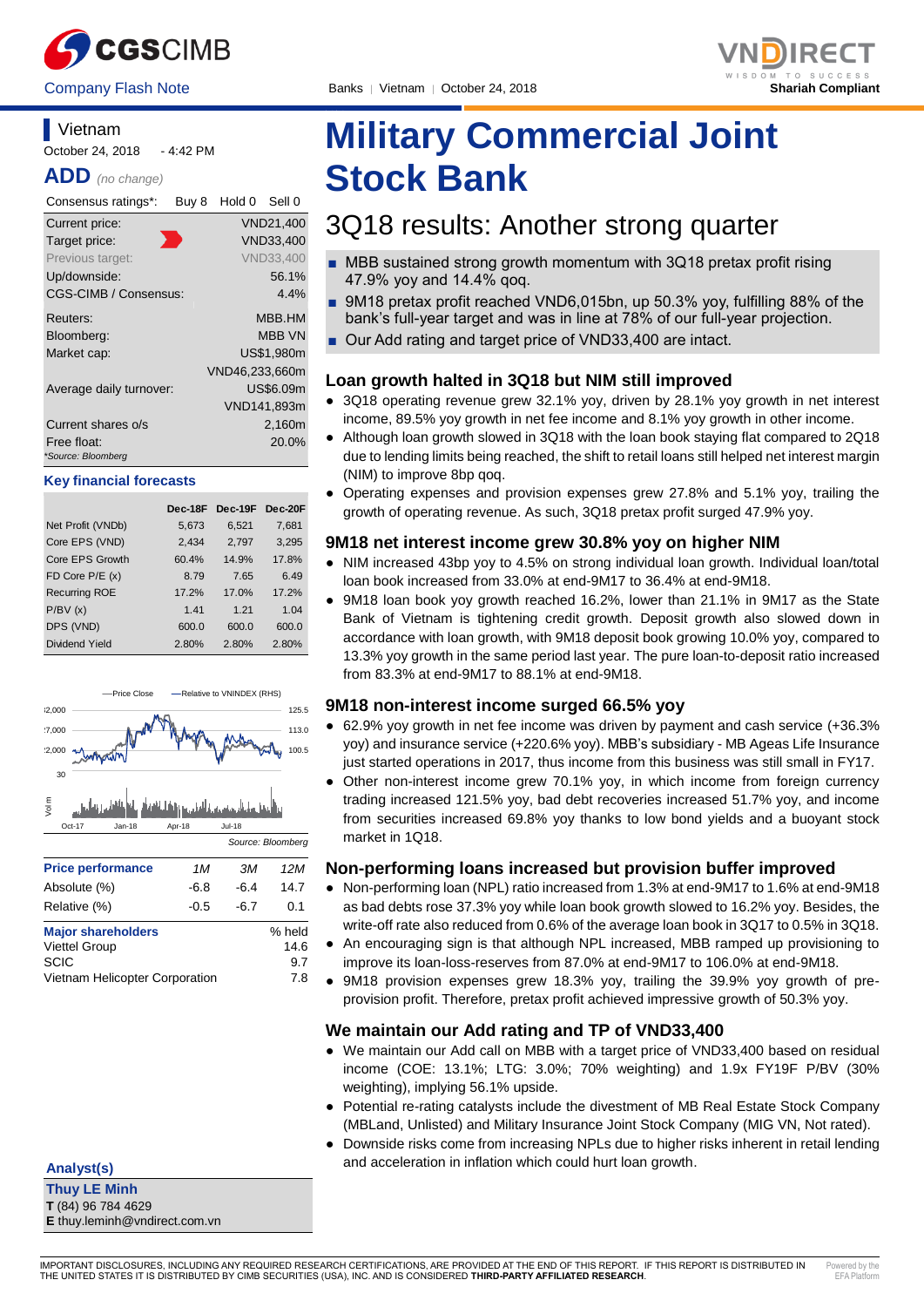

Banks | Vietnam Military Commercial Joint Stock Bank | October 24, 2018



### **Figure 1: Regional sector comparison**

| Company                                     | <b>Ticker</b> | <b>Bloomberg Recommen</b><br>dation | Closing<br>Price | <b>Target</b><br>Price | <b>Market</b><br>cap | P/BV(x) |       | P/E(x) |       | $3 - yr$<br>Forward<br><b>EPS CAGR</b>     | <b>ROE (%)</b> |       |
|---------------------------------------------|---------------|-------------------------------------|------------------|------------------------|----------------------|---------|-------|--------|-------|--------------------------------------------|----------------|-------|
|                                             |               |                                     | (local curr.)    | (local curr.)          | (US\$m)              | FY18F   | FY19F | FY18F  | FY19F | %                                          | FY18F          | FY19F |
| China Merchants Bank                        | 3968 HK       | <b>ADD</b>                          | 30               | 41                     | 103.840              | 1.3     | 1.1   | 7.8    | 6.3   | 23.3%                                      | 18.0%          | 19.4% |
| <b>Indusind Bank</b>                        | <b>IIB IN</b> | <b>ADD</b>                          | 1.449            | 2,200                  | 11.850               | 3.3     | 2.7   | 19.5   | 15.5  | 27.1%                                      | 18.1%          | 19.3% |
| Yes Bank                                    | <b>YES IN</b> | <b>HOLD</b>                         | 212              | 325                    | 6.639                | 1.7     | 1.4   | 9.5    | 7.6   | 26.2%                                      | 19.0%          | 20.1% |
| <b>BDO Unibank Inc.</b>                     | <b>BDO PM</b> | <b>ADD</b>                          | 123              | 150                    | 9,980                | 1.6     | 1.5   | 16.4   | 13.0  | 18.3%                                      | 10.5%          | 11.9% |
| <b>TMB Bank</b>                             | TMB TB        | <b>HOLD</b>                         | 2                | 2                      | 3.051                | 1.0     | 1.0   | 11.5   | 10.7  | 8.8%                                       | 11.4%          | 11.5% |
| Vietcombank                                 | <b>VCB VN</b> | <b>ADD</b>                          | 55,800           | 79,500                 | 8,599                | 3.2     | 2.7   | 21.2   | 18.1  | 20.7%                                      | 16.3%          | 16.4% |
| A verage regional peers                     |               |                                     |                  |                        |                      | 2.0     | 1.7   | 14.3   | 11.8  | 20.7%                                      | 15.5%          | 16.4% |
| <b>Military Commercial Joint Stock Bank</b> | <b>MBB VN</b> | <b>ADD</b>                          | 21,400           | 33,400                 | 1,980                | 1.4     | 1.2   | 8.1    | 7.1   | 29.5%                                      | 17.2%          | 17.0% |
|                                             |               |                                     |                  |                        |                      |         |       |        |       | NOTE: PRICE AS OF 24 OCT 2018              |                |       |
|                                             |               |                                     |                  |                        |                      |         |       |        |       | SOURCES: CGS-CIMB RESEARCH, VND, BLOOMBERG |                |       |

2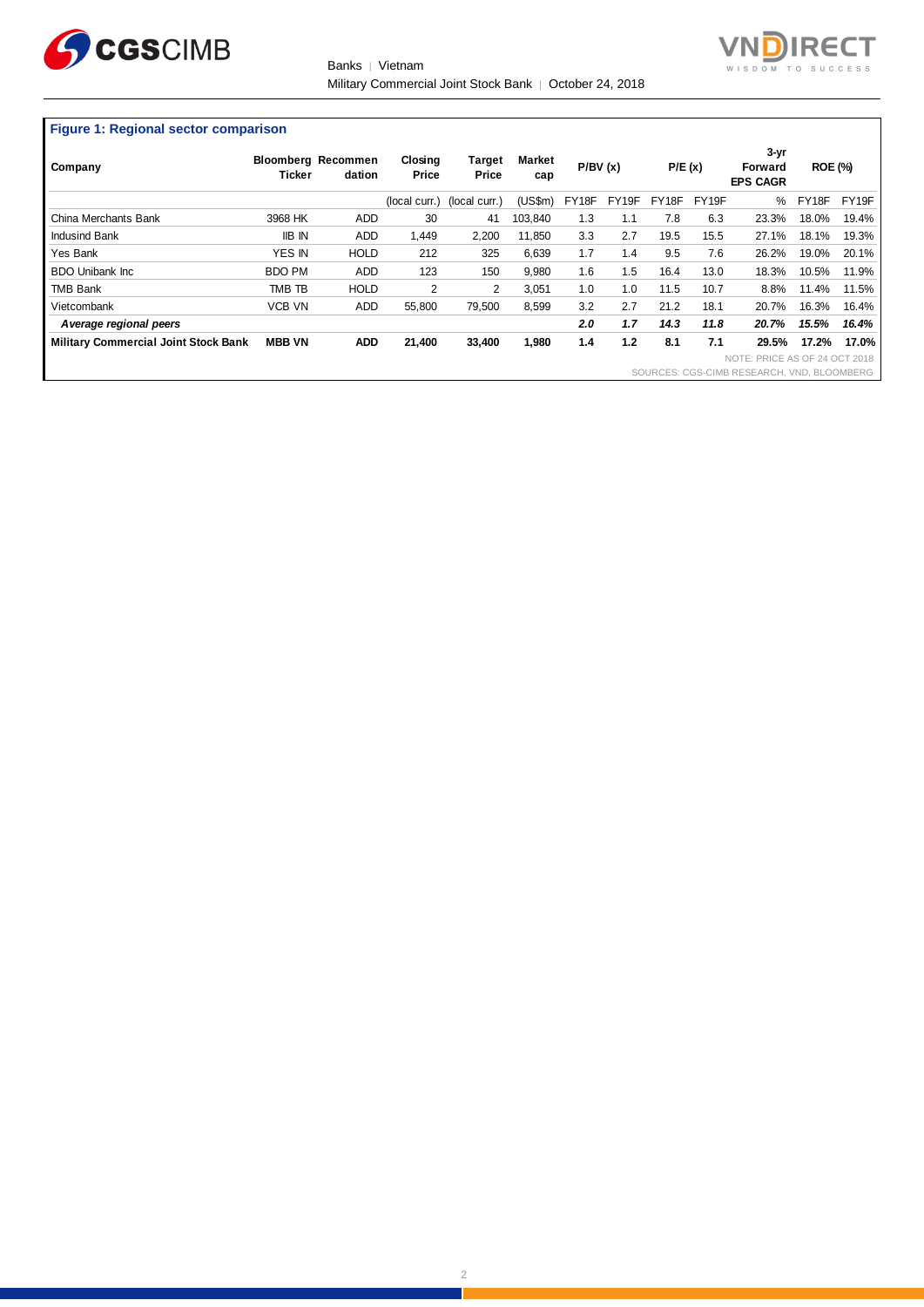



## **BY THE NUMBERS**

| <b>Profit &amp; Loss</b>                 |          |          |          |             |
|------------------------------------------|----------|----------|----------|-------------|
| (VNDb)                                   | Dec-17A  | Dec-18F  | Dec-19F  | Dec-20F     |
| Net Interest Income                      | 11.219   | 14.364   | 16.989   | 20,200      |
| <b>Total Non-Interest Income</b>         | 2.648    | 3.555    | 4.175    | 4,890       |
| <b>Operating Revenue</b>                 | 13,867   | 17,919   | 21,164   | 25,090      |
| <b>Total Non-Interest Expenses</b>       | (5,999)  | (7,705)  | (9,524)  | (11, 291)   |
| <b>Pre-provision Operating Profit</b>    | 7,868    | 10,214   | 11,640   | 13,800      |
| <b>Total Provision Charges</b>           | (3,252)  | (2,538)  | (2,805)  | (3,370)     |
| <b>Operating Profit After Provisions</b> | 4,616    | 7,676    | 8,836    | 10,430      |
| Pretax Income/(Loss) from Assoc.         | $\Omega$ | $\Omega$ | O        | 0           |
| <b>Operating EBIT (incl Associates)</b>  | 4,616    | 7.676    | 8,836    | 10,430      |
| Non-Operating Income/(Expense)           | $\Omega$ | $\Omega$ | $\Omega$ | 0           |
| Profit Before Tax (pre-El)               | 4.616    | 7,676    | 8,836    | 10,430      |
| <b>Exceptional Items</b>                 |          |          |          |             |
| <b>Pre-tax Profit</b>                    | 4,616    | 7,676    | 8,836    | 10,430      |
| Taxation                                 | (1, 125) | (1, 842) | (2, 121) | (2,503)     |
| Consolidation Adjustments & Others       |          |          |          |             |
| Exceptional Income - post-tax            |          |          |          |             |
| <b>Profit After Tax</b>                  | 3,490    | 5,834    | 6,715    | 7,927       |
| Minority Interests                       | 29       | (160)    | (195)    | (246)       |
| Pref. & Special Div                      | $\Omega$ | $\Omega$ | $\Omega$ | $\mathbf 0$ |
| FX And Other Adj.                        | $\Omega$ | $\Omega$ | $\Omega$ | $\Omega$    |
| <b>Net Profit</b>                        | 3,520    | 5,673    | 6,521    | 7,681       |
| <b>Recurring Net Profit</b>              | 3.262    | 5.258    | 6.043    | 7.119       |

| <b>Balance Sheet Employment</b>  |         |         |         |         |
|----------------------------------|---------|---------|---------|---------|
|                                  | Dec-17A | Dec-18F | Dec-19F | Dec-20F |
| Gross Loans/Cust Deposits        | 83.7%   | 87.3%   | 89.5%   | 89.5%   |
| Avg Loans/Avg Deposits           | 80.7%   | 85.6%   | 88.5%   | 89.5%   |
| Avg Liquid Assets/Avg Assets     | 36.9%   | 35.2%   | 32.2%   | 30.5%   |
| Avg Liquid Assets/Avg IEAs       | 38.8%   | 36.9%   | 33.7%   | 31.8%   |
| Net Cust Loans/Assets            | 57.9%   | 61.5%   | 64.3%   | 65.5%   |
| Net Cust Loans/Broad Deposits    | 66.7%   | 70.7%   | 73.8%   | 75.0%   |
| Equity & Provns/Gross Cust Loans | 16.4%   | 16.2%   | 16.0%   | 16.0%   |
| Asset Risk Weighting             | 98%     | 100%    | 101%    | 102%    |
| Provision Charge/Avg Cust Loans  | 1.94%   | 1.25%   | 1.16%   | 1.18%   |
| Provision Charge/Avg Assets      | 1.14%   | 0.76%   | 0.74%   | 0.78%   |
| Total Write Offs/Average Assets  | 1.14%   | 0.76%   | 0.74%   | 0.78%   |



| <b>Balance Sheet</b>                          |          |          |          |         |
|-----------------------------------------------|----------|----------|----------|---------|
| (VNDb)                                        | Dec-17A  | Dec-18F  | Dec-19F  | Dec-20F |
| <b>Total Gross Loans</b>                      | 237,686  | 275,593  | 320,316  | 370,759 |
| Liquid Assets & Invst. (Current)              | 53,841   | 55.457   | 58.230   | 65,217  |
| Other Int. Earning Assets                     | 6,805    | 7,009    | 7,360    | 8,243   |
| <b>Total Gross Int. Earning Assets</b>        | 298,332  | 338,059  | 385,906  | 444,220 |
| Total Provisions/Loan Loss Reserve            | (2, 486) | (3, 330) | (4, 129) | (5,023) |
| <b>Total Net Interest Earning Assets</b>      | 295,847  | 334,729  | 381,777  | 439,197 |
| Intangible Assets                             | 1,018    | 1,099    | 1,187    | 1,282   |
| Other Non-Interest Earning Assets             | 15,171   | 16,385   | 17,696   | 19,111  |
| <b>Total Non-Interest Earning Assets</b>      | 16,189   | 17,484   | 18,883   | 20,394  |
| <b>Cash And Marketable Securities</b>         | 1,842    | 1,989    | 2,149    | 2,320   |
| Long-term Investments                         | $\Omega$ | $\Omega$ | $\Omega$ | O       |
| <b>Total Assets</b>                           | 313,878  | 354,203  | 402,808  | 461,911 |
| <b>Customer Interest-Bearing Liabilities</b>  | 226,198  | 259,345  | 300.165  | 350,419 |
| <b>Bank Deposits</b>                          | 46,101   | 48.406   | 50,827   | 53,368  |
| Interest Bearing Liabilities: Others          | 2,145    | 2,182    | 2,220    | 2,258   |
| <b>Total Interest-Bearing Liabilities</b>     | 274,444  | 309,933  | 353,211  | 406,044 |
| <b>Bank's Liabilities Under Acceptances</b>   |          |          |          |         |
| <b>Total Non-Interest Bearing Liabilities</b> | 9,832    | 9,862    | 9,564    | 9,203   |
| <b>Total Liabilities</b>                      | 284,277  | 319,796  | 362,775  | 415,248 |
| <b>Shareholders' Equity</b>                   | 28,170   | 32,815   | 38,246   | 44,631  |
| Minority Interests                            | 1,431    | 1,592    | 1,787    | 2,032   |
| <b>Total Equity</b>                           | 29,601   | 34,407   | 40,033   | 46,664  |

#### **Key Ratios**

|                                          | Dec-17A | Dec-18F | Dec-19F | Dec-20F |
|------------------------------------------|---------|---------|---------|---------|
| <b>Total Income Growth</b>               | 40.7%   | 29.2%   | 18.1%   | 18.6%   |
| <b>Operating Profit Growth</b>           | 38.5%   | 29.8%   | 14.0%   | 18.6%   |
| Pretax Profit Growth                     | 26.4%   | 66.3%   | 15.1%   | 18.0%   |
| Net Interest To Total Income             | 80.9%   | 80.2%   | 80.3%   | 80.5%   |
| Cost Of Funds                            | 3.49%   | 3.60%   | 3.61%   | 3.71%   |
| Return On Interest Earning Assets        | 7.34%   | 7.82%   | 8.00%   | 8.26%   |
| Net Interest Spread                      | 3.85%   | 4.22%   | 4.39%   | 4.55%   |
| Net Interest Margin (Avg Deposits)       | 5.41%   | 6.07%   | 6.21%   | 6.34%   |
| Net Interest Margin (Avg RWA)            | 4.09%   | 4.34%   | 4.46%   | 4.60%   |
| Provisions to Pre Prov. Operating Profit | 41.3%   | 24.9%   | 24.1%   | 24.4%   |
| Interest Return On Average Assets        | 3.94%   | 4.30%   | 4.49%   | 4.67%   |
| <b>Effective Tax Rate</b>                | 24.4%   | 24.0%   | 24.0%   | 24.0%   |
| Net Dividend Payout Ratio                | 30.9%   | 22.8%   | 19.9%   | 16.9%   |
| Return On Average Assets                 | 1.23%   | 1.70%   | 1.72%   | 1.78%   |

## **Key Drivers**

|                                | Dec-17A | Dec-18F | Dec-19F | Dec-20F |
|--------------------------------|---------|---------|---------|---------|
| Loan Growth (%)                | 22.2%   | 20.0%   | 19.0%   | 17.0%   |
| Net Interest Margin (%)        | 4.1%    | 4.5%    | 4.7%    | 4.9%    |
| Non Interest Income Growth (%) | 41.1%   | 34.3%   | 17.4%   | 17.1%   |
| Cost-income Ratio (%)          | 43.3%   | 43.0%   | 45.0%   | 45.0%   |
| Net NPL Ratio (%)              | 0.8%    | 0.7%    | 0.8%    | 0.8%    |
| Loan Loss Reserve (%)          | 95.9%   | 101.3%  | 97.1%   | 96.5%   |
| GP Ratio (%)                   | 0.7%    | 0.8%    | 0.8%    | 0.8%    |
| Tier 1 Ratio (%)               | 9.6%    | 9.7%    | 9.8%    | 9.9%    |
| Total CAR (%)                  | 12.0%   | 11.9%   | 11.8%   | 11.7%   |
| Deposit Growth (%)             | 13.0%   | 15.0%   | 16.0%   | 17.0%   |
| Loan-deposit Ratio (%)         | 82.5%   | 86.0%   | 88.1%   | 88.1%   |
| Gross NPL Ratio (%)            | 1.2%    | 1.3%    | 1.5%    | 1.5%    |
| Fee Income Growth (%)          | 65.6%   | 45.0%   | 27.0%   | 25.0%   |

SOURCES: CGS-CIMB RESEARCH, COMPANY REPORTS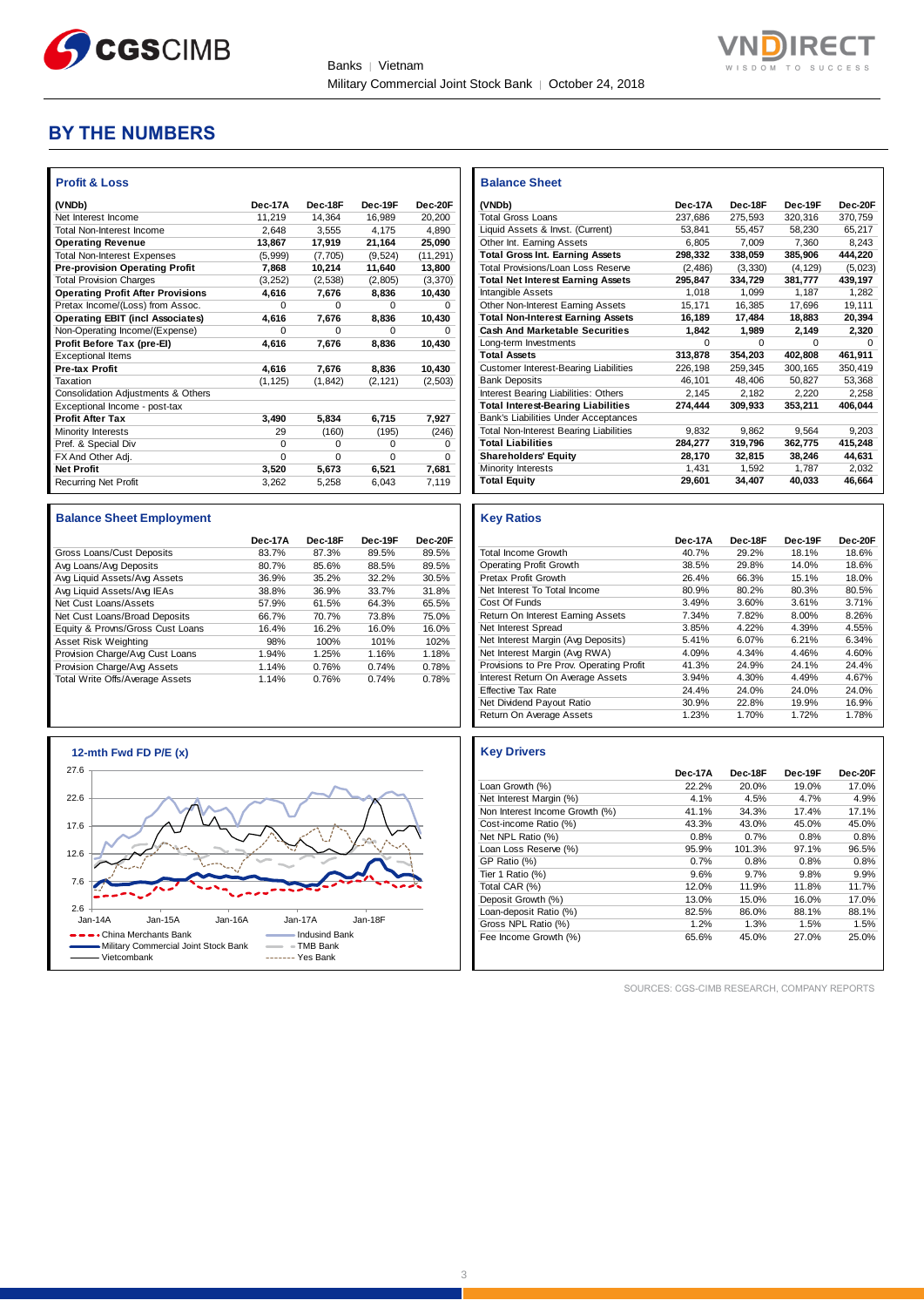



#### **DISCLAIMER**

The content of this report (including the views and opinions expressed therein, and the information comprised therein) has been prepared by and belongs to VNDIRECT Securities Corporation, and is distributed by CGS-CIMB or CIMB Investment Bank Berhad ("CIMB"), as the case may be, pursuant to an arrangement between VNDIRECT Securities Corporation and CGS-CIMB. VNDIRECT Securities Corporation is not an affiliate of CGS-CIMB or CIMB.

This report is not directed to, or intended for distribution to or use by, any person or entity who is a citizen or resident of or located in any locality, state, country or other jurisdiction where such distribution, publication, availability or use would be contrary to law or regulation.

By accepting this report, the recipient hereof represents and warrants that he is entitled to receive such report in accordance with the restrictions set forth below and agrees to be bound by the limitations contained herein (including the "Restrictions on Distributions" set out below). Any failure to comply with these limitations may constitute a violation of law. This publication is being supplied to you strictly on the basis that it will remain confidential. No part of this report may be (i) copied, photocopied, duplicated, stored or reproduced in any form by any means or (ii) redistributed or passed on, directly or indirectly, to any other person in whole or in part, for any purpose without the prior written consent of CGS-CIMB or CIMB, as the case may be.

The information contained in this research report is prepared from data believed to be correct and reliable at the time of issue of this report.

VNDIRECT Securities Corporation may or may not issue regular reports on the subject matter of this report at any frequency and may cease to do so or change the periodicity of reports at any time. None of VNDIRECT Securities Corporation, CGS-CIMB or CIMB is under any obligation to update this report in the event of a material change to the information contained in this report. None of VNDIRECT Securities Corporation, CGS-CIMB or CIMB has any and will accept any, obligation to (i) check or ensure that the contents of this report remain current, reliable or relevant, (ii) ensure that the content of this report constitutes all the information a prospective investor may require, (iii) ensure the adequacy, accuracy, completeness, reliability or fairness of any views, opinions and information, and accordingly, VNDIRECT Securities Corporation, CGS-CIMB and CIMB and their respective affiliates and related persons including China Galaxy International Financial Holdings Limited ("CGIFHL") and CIMB Group Sdn. Bhd. ("CIMBG") and their respective related corporations (and their respective directors, associates, connected persons and/or employees) shall not be liable in any manner whatsoever for any consequences (including but not limited to any direct, indirect or consequential losses, loss of profits and damages) of any reliance thereon or usage thereof. In particular, VNDIRECT Securities Corporation, CGS-CIMB and CIMB disclaim all responsibility and liability for the views and opinions set out in this report.

Unless otherwise specified, this report is based upon reasonable sources. Such sources will, unless otherwise specified, for market data, be market data and prices available from the main stock exchange or market where the relevant security is listed, or, where appropriate, any other market. Information on the accounts and business of company(ies) will generally be based on published statements of the company(ies), information disseminated by regulatory information services, other publicly available information and information resulting from our research. Whilst every effort is made to ensure that statements of facts made in this report are accurate, all estimates, projections, forecasts, expressions of opinion and other subjective judgments contained in this report are based on assumptions considered to be reasonable as of the date of the document in which they are contained and must not be construed as a representation that the matters referred to therein will occur. Past performance is not a reliable indicator of future performance. The value of investments may go down as well as up and those investing may, depending on the investments in question, lose more than the initial investment. No report shall constitute an offer or an invitation by or on behalf of CGS-CIMB, CIMB, or VNDIRECT Securities Corporation, or their respective affiliates (including CGIFHL, CIMBG and their respective related corporations) to any person to buy or sell any investments.

CGS-CIMB, CIMB and/or VNDIRECT Securities Corporation and/or their respective affiliates and related corporations (including CGIFHL, CIMBG and their respective related corporations), their respective directors, associates, connected parties and/or employees may own or have positions in securities of the company(ies) covered in this research report or any securities related thereto and may from time to time add to or dispose of, or may be materially interested in, any such securities. Further, CGS-CIMB, CIMB and/or VNDIRECT Securities Corporation, and/or their respective affiliates and their respective related corporations (including CGIFHL, CIMBG and their respective related corporations) do and seek to do business with the company(ies) covered in this research report and may from time to time act as market maker or have assumed an underwriting commitment in securities of such company(ies), may sell them to or buy them from customers on a principal basis and may also perform or seek to perform significant investment banking, advisory, underwriting or placement services for or relating to such company(ies) as well as solicit such investment, advisory or other services from any entity mentioned in this report.

CGS-CIMB, CIMB and/or VNDIRECT Securities Corporation and/or their respective affiliates (including CGIFHL, CIMBG and their respective related corporations) may enter into an agreement with the company(ies) covered in this report relating to the production of research reports. CGS-CIMB, CIMB and/or VNDIRECT Securities Corporation may disclose the contents of this report to the company(ies) covered by it and may have amended the contents of this report following such disclosure.

The analyst responsible for the production of this report hereby certifies that the views expressed herein accurately and exclusively reflect his or her personal views and opinions about any and all of the issuers or securities analysed in this report and were prepared independently and autonomously. No part of the compensation of the analyst(s) was, is, or will be directly or indirectly related to the inclusion of specific recommendations(s) or view(s) in this report. The analyst(s) who prepared this research report is prohibited from receiving any compensation, incentive or bonus based on specific investment banking transactions or for providing a specific recommendation for, or view of, a particular company. Information barriers and other arrangements may be established where necessary to prevent conflicts of interests arising. However, the analyst(s) may receive compensation that is based on his/their coverage of company(ies) in the performance of his/their duties or the performance of his/their recommendations and the research personnel involved in the preparation of this report may also participate in the solicitation of the businesses as described above. In reviewing this research report, an investor should be aware that any or all of the foregoing, among other things, may give rise to real or potential conflicts of interest. Additional information is, subject to the duties of confidentiality, available on request.

The term "VNDIRECT Securities Corporation" shall, unless the context otherwise requires, mean VNDIRECT Securities Corporation and its affiliates, subsidiaries and related companies. The term "CGS-CIMB" shall denote, where appropriate, the relevant entity distributing or disseminating the report in the particular jurisdiction referenced below, or, in every other case except as otherwise stated herein, CIMB Securities International Pte. Ltd. and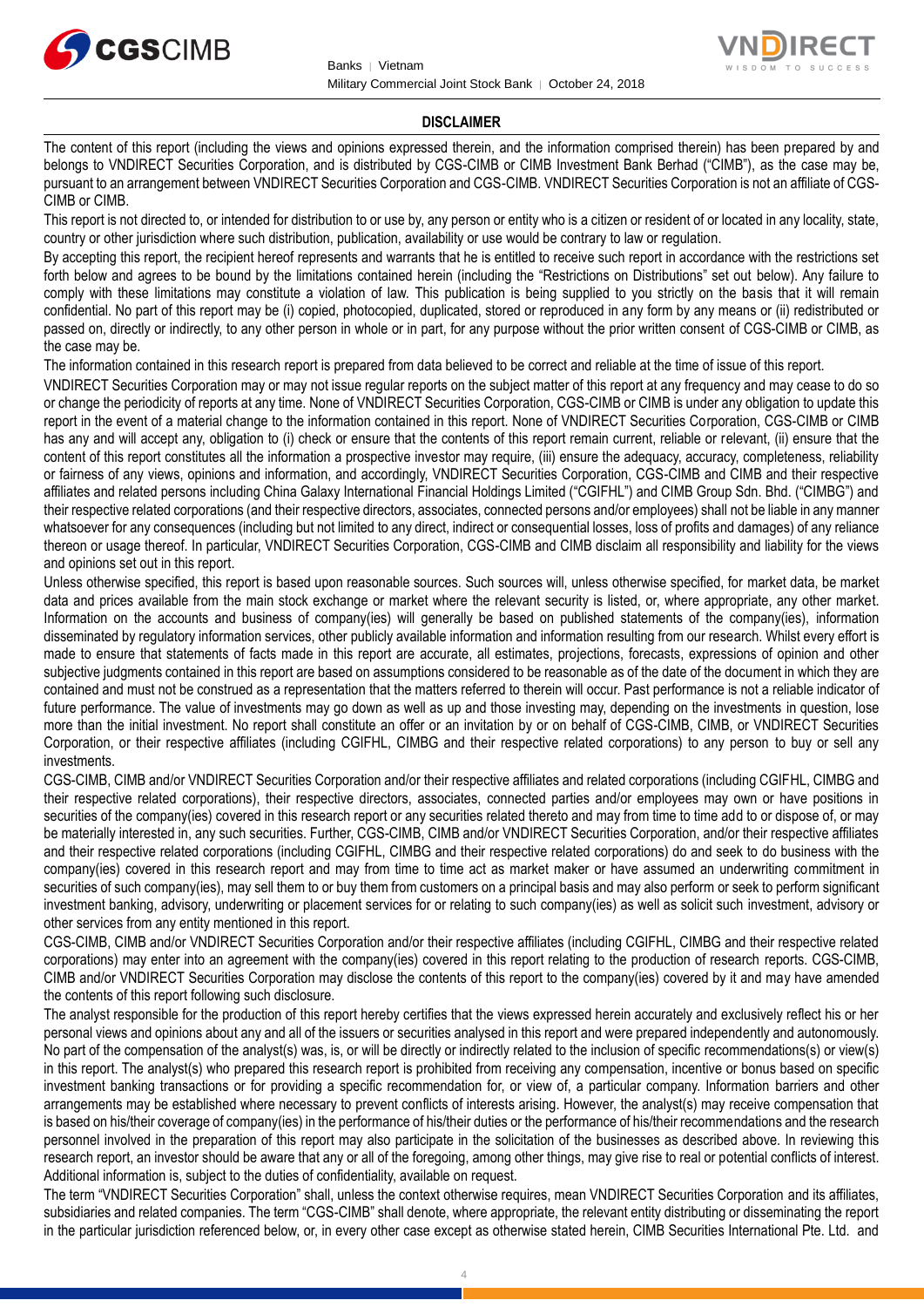



its affiliates, subsidiaries and related corporations.

### **CGS-CIMB**

| Country     | <b>CGS-CIMB Entity</b>                           | <b>Regulated by</b>                                             |
|-------------|--------------------------------------------------|-----------------------------------------------------------------|
| Hong Kong   | <b>CGS-CIMB Securities Limited</b>               | Securities and Futures Commission Hong Kong                     |
| India       | CGS-CIMB Securities (India) Private Limited      | Securities and Exchange Board of India (SEBI)                   |
| Indonesia   | PT CGS-CIMB Sekuritas Indonesia                  | Financial Services Authority of Indonesia                       |
| Singapore   | CGS-CIMB Research Pte. Ltd.                      | Monetary Authority of Singapore                                 |
| South Korea | <b>CGS-CIMB Securities Limited, Korea Branch</b> | Financial Services Commission and Financial Supervisory Service |
| Thailand    | CGS-CIMB Securities (Thailand) Co. Ltd.          | Securities and Exchange Commission Thailand                     |

#### **CIMB**

| ∶ountr\  | <b>CIML</b><br>.<br>- -<br>Entity            | b٧<br>--- -<br>.<br>παιει                                |
|----------|----------------------------------------------|----------------------------------------------------------|
| Malavsia | CIMB<br>Berhad<br>Investment<br>レハハレ<br>Dank | Malavsia<br>`ommissior<br>$\sim$<br>urities<br>vv.<br>ುರ |

(i) As of October 24, 2018 VNDIRECT Securities Corporation has a proprietary position in the securities (which may include but not limited to shares, warrants, call warrants and/or any other derivatives) in the following company or companies covered or recommended in this report: (a) -

(ii) As of October 24, 2018, the analyst(s) who prepared this report, and the associate(s), has / have an interest in the securities (which may include but not limited to shares, warrants, call warrants and/or any other derivatives) in the following company or companies covered or recommended in this report:

(a) -

This report does not purport to contain all the information that a prospective investor may require. CGS-CIMB, and VNDIRECT Securities Corporation and their respective affiliates (including CGIFHL, CIMBG and their related corporations) do not make any guarantee, representation or warranty, express or implied, as to the adequacy, accuracy, completeness, reliability or fairness of any such information and opinion contained in this report. None of CGS-CIMB, CIMB and VNDIRECT Securities Corporation and their respective affiliates nor their related persons (including CGIFHL, CIMBG and their related corporations) shall be liable in any manner whatsoever for any consequences (including but not limited to any direct, indirect or consequential losses, loss of profits and damages) of any reliance thereon or usage thereof.

This report is general in nature and has been prepared for information purposes only. It is intended for circulation amongst CGS-CIMB's, CIMB's and their respective affiliates' (including CGIFHL's, CIMBG's and their respective related corporations') clients generally and does not have regard to the specific investment objectives, financial situation and the particular needs of any specific person who may receive this report. The information and opinions in this report are not and should not be construed or considered as an offer, recommendation or solicitation to buy or sell the subject securities, related investments or other financial instruments or any derivative instrument, or any rights pertaining thereto.

Investors are advised to make their own independent evaluation of the information contained in this research report, consider their own individual investment objectives, financial situation and particular needs and consult their own professional and financial advisers as to the legal, business, financial, tax and other aspects before participating in any transaction in respect of the securities of company(ies) covered in this research report. The securities of such company(ies) may not be eligible for sale in all jurisdictions or to all categories of investors.

**Australia:** Despite anything in this report to the contrary, this research is provided in Australia by CIMB Securities (Singapore) Pte. Ltd. and CIMB Securities Limited. This research is only available in Australia to persons who are "wholesale clients" (within the meaning of the Corporations Act 2001 (Cth) and is supplied solely for the use of such wholesale clients and shall not be distributed or passed on to any other person. You represent and warrant that if you are in Australia, you are a "wholesale client". This research is of a general nature only and has been prepared without taking into account the objectives, financial situation or needs of the individual recipient. CIMB Securities (Singapore) Pte. Ltd. and CIMB Securities Limited do not hold, and are not required to hold an Australian financial services license. CIMB Securities (Singapore) Pte. Ltd. and CIMB Securities Limited rely on "passporting" exemptions for entities appropriately licensed by the Monetary Authority of Singapore (under ASIC Class Order 03/1102) and the Securities and Futures Commission in Hong Kong (under ASIC Class Order 03/1103).

**Canada:** This research report has not been prepared in accordance with the disclosure requirements of Dealer Member Rule 3400 – Research Restrictions and Disclosure Requirements of the Investment Industry Regulatory Organization of Canada. For any research report distributed by CIBC, further disclosures related to CIBC conflicts of interest can be found at https://researchcentral.cibcwm.com.

**China:** For the purpose of this report, the People's Republic of China ("PRC") does not include the Hong Kong Special Administrative Region, the Macau Special Administrative Region or Taiwan. The distributor of this report has not been approved or licensed by the China Securities Regulatory Commission or any other relevant regulatory authority or governmental agency in the PRC. This report contains only marketing information. The distribution of this report is not an offer to buy or sell to any person within or outside PRC or a solicitation to any person within or outside of PRC to buy or sell any instruments described herein. This report is being issued outside the PRC to a limited number of institutional investors and may not be provided to any person other than the original recipient and may not be reproduced or used for any other purpose.

**France:** Only qualified investors within the meaning of French law shall have access to this report. This report shall not be considered as an offer to subscribe to, or used in connection with, any offer for subscription or sale or marketing or direct or indirect distribution of financial instruments and it is not intended as a solicitation for the purchase of any financial instrument.

**Germany:** This report is only directed at persons who are professional investors as defined in sec 31a(2) of the German Securities Trading Act (WpHG). This publication constitutes research of a non-binding nature on the market situation and the investment instruments cited here at the time of the publication of the information.

The current prices/yields in this issue are based upon closing prices from Bloomberg as of the day preceding publication. Please note that neither the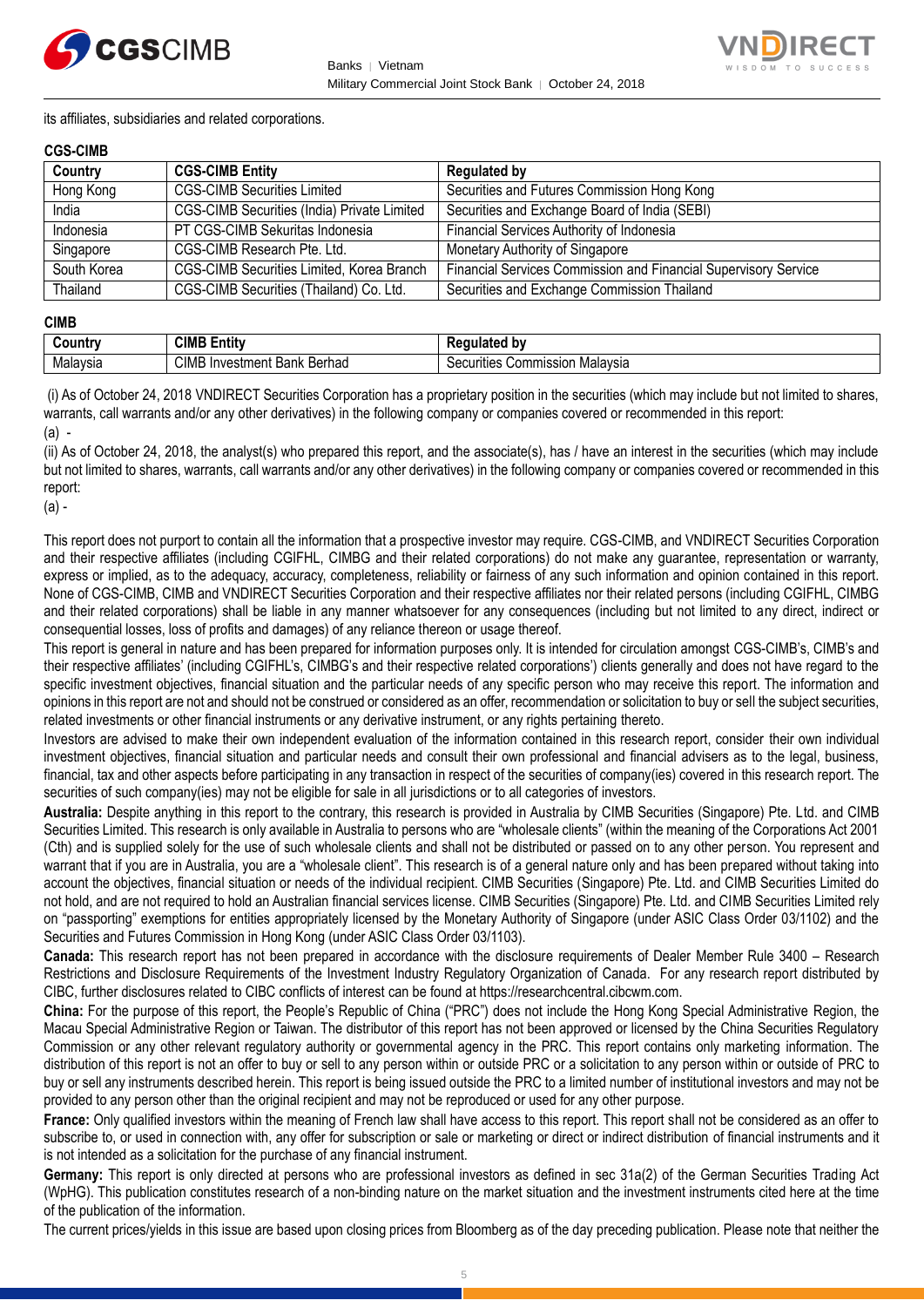



German Federal Financial Supervisory Agency (BaFin), nor any other supervisory authority exercises any control over the content of this report. **Hong Kong:** This report is issued and distributed in Hong Kong by CIMB Securities Limited ("CHK") which is licensed in Hong Kong by the Securities and Futures Commission for Type 1 (dealing in securities), Type 4 (advising on securities) and Type 6 (advising on corporate finance) activities. Any investors wishing to purchase or otherwise deal in the securities covered in this report should contact the Head of Sales at CIMB Securities Limited. The views and opinions in this research report are of VNDIRECT Securities Corporation as of the date hereof and are subject to change. If the Financial Services and Markets Act of the United Kingdom or the rules of the Financial Conduct Authority apply to a recipient, our obligations owed to such recipient therein are unaffected. CHK has no obligation to update its opinion or the information in this research report.

This publication is strictly confidential and is for private circulation only to clients of CHK.

CHK does not make a market on other securities mentioned in the report.

**India:** This report is issued and distributed in India by CIMB Securities (India) Private Limited ("CIMB India") which is registered with the National Stock Exchange of India Limited and BSE Limited as a trading and clearing member under the Securities and Exchange Board of India (Stock Brokers and Sub-Brokers) Regulations, 1992. In accordance with the provisions of Regulation 4(g) of the Securities and Exchange Board of India (Investment Advisers) Regulations, 2013, CIMB India is not required to seek registration with the Securities and Exchange Board of India ("SEBI") as an Investment Adviser. CIMB India is registered with SEBI as a Research Analyst pursuant to the SEBI (Research Analysts) Regulations, 2014 ("Regulations").

This report does not take into account the particular investment objectives, financial situations, or needs of the recipients. It is not intended for and does not deal with prohibitions on investment due to law/jurisdiction issues etc. which may exist for certain persons/entities. Recipients should rely on their own investigations and take their own professional advice before investment.

The report is not a "prospectus" as defined under Indian Law, including the Companies Act, 2013, and is not, and shall not be, approved by, or filed or registered with, any Indian regulator, including any Registrar of Companies in India, SEBI, any Indian stock exchange, or the Reserve Bank of India. No offer, or invitation to offer, or solicitation of subscription with respect to any such securities listed or proposed to be listed in India is being made, or intended to be made, to the public, or to any member or section of the public in India, through or pursuant to this report.

The research analysts, strategists or economists principally responsible for the preparation of this research report are segregated from the other activities of CIMB India and they have received compensation based upon various factors, including quality, accuracy and value of research, firm profitability or revenues, client feedback and competitive factors. Research analysts', strategists' or economists' compensation is not linked to investment banking or capital markets transactions performed or proposed to be performed by CIMB India or its affiliates.

CGS-CIMB India has not received any investment banking related compensation from the companies mentioned in the report in the past 12 months. CGS-CIMB India has not received any compensation from the companies mentioned in the report in the past 12 months.

**Indonesia:** This report is issued and distributed by PT CIMB Sekuritas Indonesia ("CIMBI"). The views and opinions in this research report are our own as of the date hereof and are subject to change. CIMBI has no obligation to update its opinion or the information in this research report. Neither this report nor any copy hereof may be distributed in Indonesia or to any Indonesian citizens wherever they are domiciled or to Indonesian residents except in compliance with applicable Indonesian capital market laws and regulations.

This research report is not an offer of securities in Indonesia. The securities referred to in this research report have not been registered with the Financial Services Authority (Otoritas Jasa Keuangan) pursuant to relevant capital market laws and regulations, and may not be offered or sold within the territory of the Republic of Indonesia or to Indonesian citizens through a public offering or in circumstances which constitute an offer within the meaning of the Indonesian capital market law and regulations.

**Ireland:** CGS-CIMB is not an investment firm authorised in the Republic of Ireland and no part of this document should be construed as CGS-CIMB acting as, or otherwise claiming or representing to be, an investment firm authorised in the Republic of Ireland.

**Malaysia:** This report is distributed in Malaysia by CIMB solely for the benefit of and for the exclusive use of our clients. Recipients of this report are to contact CIMB, at 17th Floor Menara CIMB No. 1 Jalan Stesen Sentral 2, Kuala Lumpur Sentral 50470 Kuala Lumpur, Malaysia, in respect of any matters arising from or in connection with this report. CIMB has no obligation to update, revise or reaffirm its opinion or the information in this research reports after the date of this report.

**New Zealand:** In New Zealand, this report is for distribution only to persons who are wholesale clients pursuant to section 5C of the Financial Advisers Act 2008.

**Singapore:** This report is issued and distributed by CIMB Research Pte Ltd ("CIMBR"). CIMBR is a financial adviser licensed under the Financial Advisers Act, Cap 110 ("FAA") for advising on investment products, by issuing or promulgating research analyses or research reports, whether in electronic, print or other form. Accordingly CIMBR is a subject to the applicable rules under the FAA unless it is able to avail itself to any prescribed exemptions.

Recipients of this report are to contact CIMB Research Pte Ltd, 50 Raffles Place, #16-02 Singapore Land Tower, Singapore in respect of any matters arising from, or in connection with this report. CIMBR has no obligation to update its opinion or the information in this research report. This publication is strictly confidential and is for private circulation only. If you have not been sent this report by CIMBR directly, you may not rely, use or disclose to anyone else this report or its contents.

If the recipient of this research report is not an accredited investor, expert investor or institutional investor, CIMBR accepts legal responsibility for the contents of the report without any disclaimer limiting or otherwise curtailing such legal responsibility. If the recipient is an accredited investor, expert investor or institutional investor, the recipient is deemed to acknowledge that CIMBR is exempt from certain requirements under the FAA and its attendant regulations, and as such, is exempt from complying with the following :

(a) Section 25 of the FAA (obligation to disclose product information);

(b) Section 27 (duty not to make recommendation with respect to any investment product without having a reasonable basis where you may be reasonably expected to rely on the recommendation) of the FAA;

- (c) MAS Notice on Information to Clients and Product Information Disclosure [Notice No. FAA-N03];
- (d) MAS Notice on Recommendation on Investment Products [Notice No. FAA-N16];
- (e) Section 36 (obligation on disclosure of interest in securities), and
- 6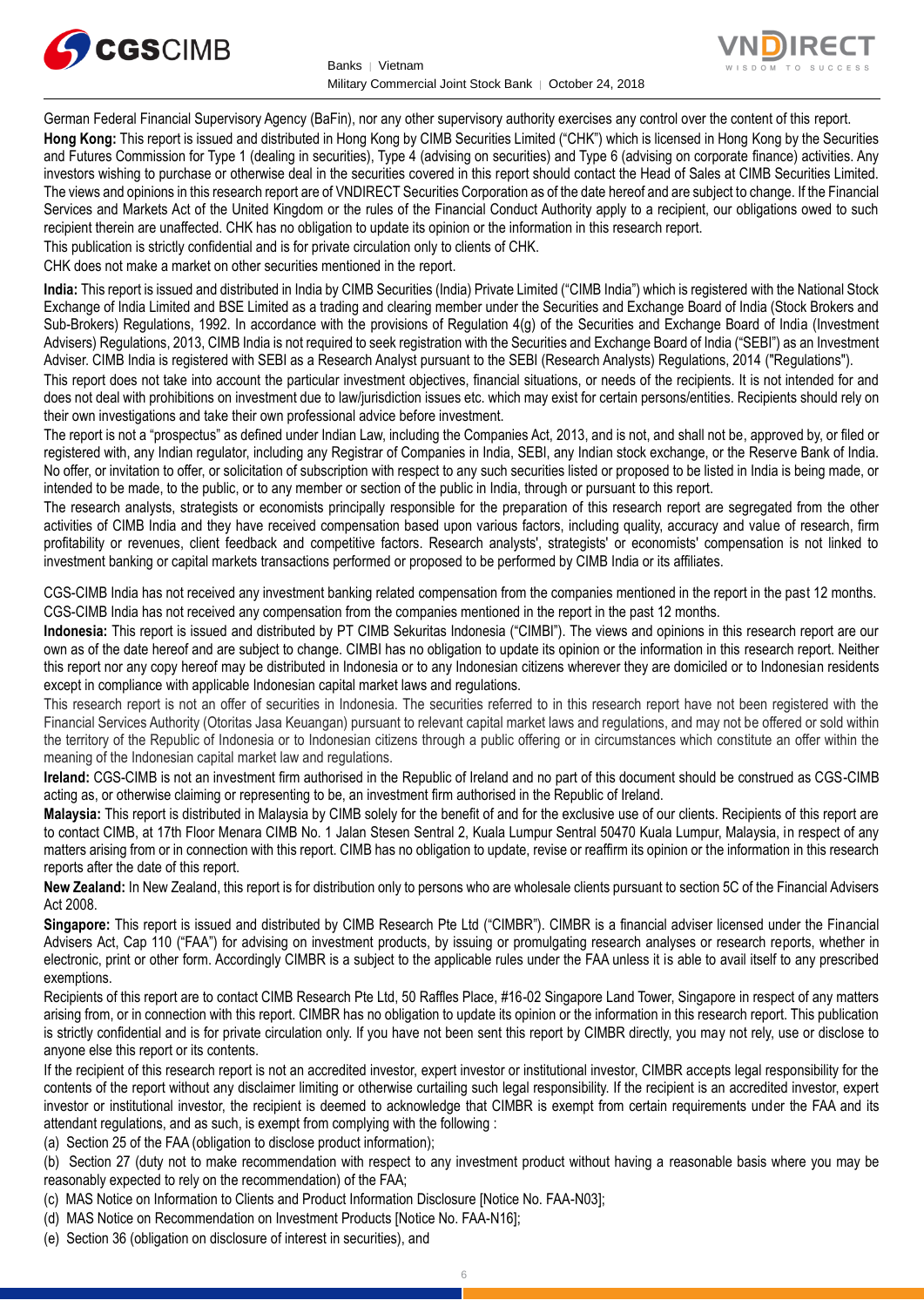



(f) any other laws, regulations, notices, directive, guidelines, circulars and practice notes which are relates to the above, to the extent permitted by applicable laws, as may be amended from time to time, and any other laws, regulations, notices, directive, guidelines, circulars, and practice notes as we may notify you from time to time. In addition, the recipient who is an accredited investor, expert investor or institutional investor acknowledges that a CIMBR is exempt from Section 27 of the FAA, the recipient will also not be able to file a civil claim against CIMBR for any loss or damage arising from the recipient's reliance on any recommendation made by CIMBR which would otherwise be a right that is available to the recipient under Section 27 of the FAA, the recipient will also not be able to file a civil claim against CIMBR for any loss or damage arising from the recipient's reliance on any recommendation made by CIMBR which would otherwise be a right that is available to the recipient under Section 27 of the FAA.

CIMBR, its affiliates and related corporations, their directors, associates, connected parties and/or employees may own or have positions in securities of the company(ies) covered in this research report or any securities related thereto and may from time to time add to or dispose of, or may be materially interested in, any such securities. Further, CIMBR, its affiliates and its related corporations do and seek to do business with the company(ies) covered in this research report and may from time to time act as market maker or have assumed an underwriting commitment in securities of such company(ies), may sell them to or buy them from customers on a principal basis and may also perform or seek to perform significant investment banking, advisory, underwriting or placement services for or relating to such company(ies) as well as solicit such investment, advisory or other services from any entity mentioned in this report.

As of October 24, 2018,, CIMBR does not have a proprietary position in the recommended securities in this report.

CIMBR does not make a market on the securities mentioned in the report.

**South Korea:** This report is issued and distributed in South Korea by CIMB Securities Limited, Korea Branch ("CIMB Korea") which is licensed as a cash equity broker, and regulated by the Financial Services Commission and Financial Supervisory Service of Korea. In South Korea, this report is for distribution only to professional investors under Article 9(5) of the Financial Investment Services and Capital Market Act of Korea ("FSCMA").

**Spain:** This document is a research report and it is addressed to institutional investors only. The research report is of a general nature and not personalised and does not constitute investment advice so, as the case may be, the recipient must seek proper advice before adopting any investment decision. This document does not constitute a public offering of securities.

CGS-CIMB is not registered with the Spanish Comision Nacional del Mercado de Valores to provide investment services.

**Sweden:** This report contains only marketing information and has not been approved by the Swedish Financial Supervisory Authority. The distribution of this report is not an offer to sell to any person in Sweden or a solicitation to any person in Sweden to buy any instruments described herein and may not be forwarded to the public in Sweden.

**Switzerland:** This report has not been prepared in accordance with the recognized self-regulatory minimal standards for research reports of banks issued by the Swiss Bankers' Association (Directives on the Independence of Financial Research).

Thailand: This report is issued and distributed by CIMB Securities (Thailand) Co. Ltd. ("CIMBT") based upon sources believed to be reliable (but their accuracy, completeness or correctness is not guaranteed). The statements or expressions of opinion herein were arrived at after due and careful consideration for use as information for investment. Such opinions are subject to change without notice and CIMBT has no obligation to update its opinion or the information in this research report.

CIMBT may act or acts as Market Maker, and issuer and offerer of Derivative Warrants and Structured Note which may have the following securities as its underlying securities. Investors should carefully read and study the details of the derivative warrants in the prospectus before making investment decisions.

AAV, ADVANC, AMATA, ANAN, AOT, AP, BA, BANPU, BBL, BCH, BCP, BCPG, BDMS, BEAUTY, BEC, BEM, BJC, BH, BIG, BLA, BLAND, BPP, BTS, CBG, CENTEL, CHG, CK, CKP, COM7, CPALL, CPF, CPN, DELTA, DTAC, EA, EGCO, EPG, GFPT, GLOBAL, GLOW, GPSC, GUNKUL, HMPRO, INTUCH, IRPC, ITD, IVL, KBANK, KCE, KKP, KTB, KTC, LH, LHBANK, LPN, MAJOR, MALEE, MEGA, MINT, MONO, MTLS, PLANB, PSH, PTL, PTG, PTT, PTTEP, PTTGC, QH, RATCH, ROBINS, S, SAWAD, SCB, SCC, SCCC, SIRI, SPALI, SPRC, STEC, STPI, SUPER, TASCO, TCAP, THAI, THANI, THCOM, TISCO, TKN, TMB, TOP, TPIPL, TRUE, TTA, TU, TVO, UNIQ, VGI, WHA, WORK.

Corporate Governance Report:

The disclosure of the survey result of the Thai Institute of Directors Association ("IOD") regarding corporate governance is made pursuant to the policy of the Office of the Securities and Exchange Commission. The survey of the IOD is based on the information of a company listed on the Stock Exchange of Thailand and the Market for Alternative Investment disclosed to the public and able to be accessed by a general public investor. The result, therefore, is from the perspective of a third party. It is not an evaluation of operation and is not based on inside information.

The survey result is as of the date appearing in the Corporate Governance Report of Thai Listed Companies. As a result, the survey result may be changed after that date. CIMBT does not confirm nor certify the accuracy of such survey result.

| score.<br>:Range    | 100<br>90 | 80<br>ΩO<br>ັບ | <b>70</b><br>$\overline{\phantom{a}}$<br>70 | $\sim$ $\sim$<br>Below<br>U or | .No<br>Result<br><b>INVAV</b><br>эu |
|---------------------|-----------|----------------|---------------------------------------------|--------------------------------|-------------------------------------|
| <b>Description:</b> | xcellent  | 000د<br>ver    | Good                                        | N/A                            |                                     |

**United Arab Emirates:** The distributor of this report has not been approved or licensed by the UAE Central Bank or any other relevant licensing authorities or governmental agencies in the United Arab Emirates. This report is strictly private and confidential and has not been reviewed by, deposited or registered with UAE Central Bank or any other licensing authority or governmental agencies in the United Arab Emirates. This report is being issued outside the United Arab Emirates to a limited number of institutional investors and must not be provided to any person other than the original recipient and may not be reproduced or used for any other purpose. Further, the information contained in this report is not intended to lead to the sale of investments under any subscription agreement or the conclusion of any other contract of whatsoever nature within the territory of the United Arab Emirates.

**United Kingdom and European Economic Area (EEA):** In the United Kingdom and European Economic Area, this material is also being distributed by CIMB Securities (UK) Limited ("CIMB UK"). CIMB UK is authorized and regulated by the Financial Conduct Authority and its registered office is at 27 Knightsbridge, London, SW1X7YB. The material distributed by CIMB UK has been prepared in accordance with CGS-CIMB's policies for managing conflicts of interest arising as a result of publication and distribution of this material. This material is for distribution only to, and is solely directed at, selected persons on the basis that those persons: (a) are eligible counterparties and professional clients of CIMB UK; (b) have professional experience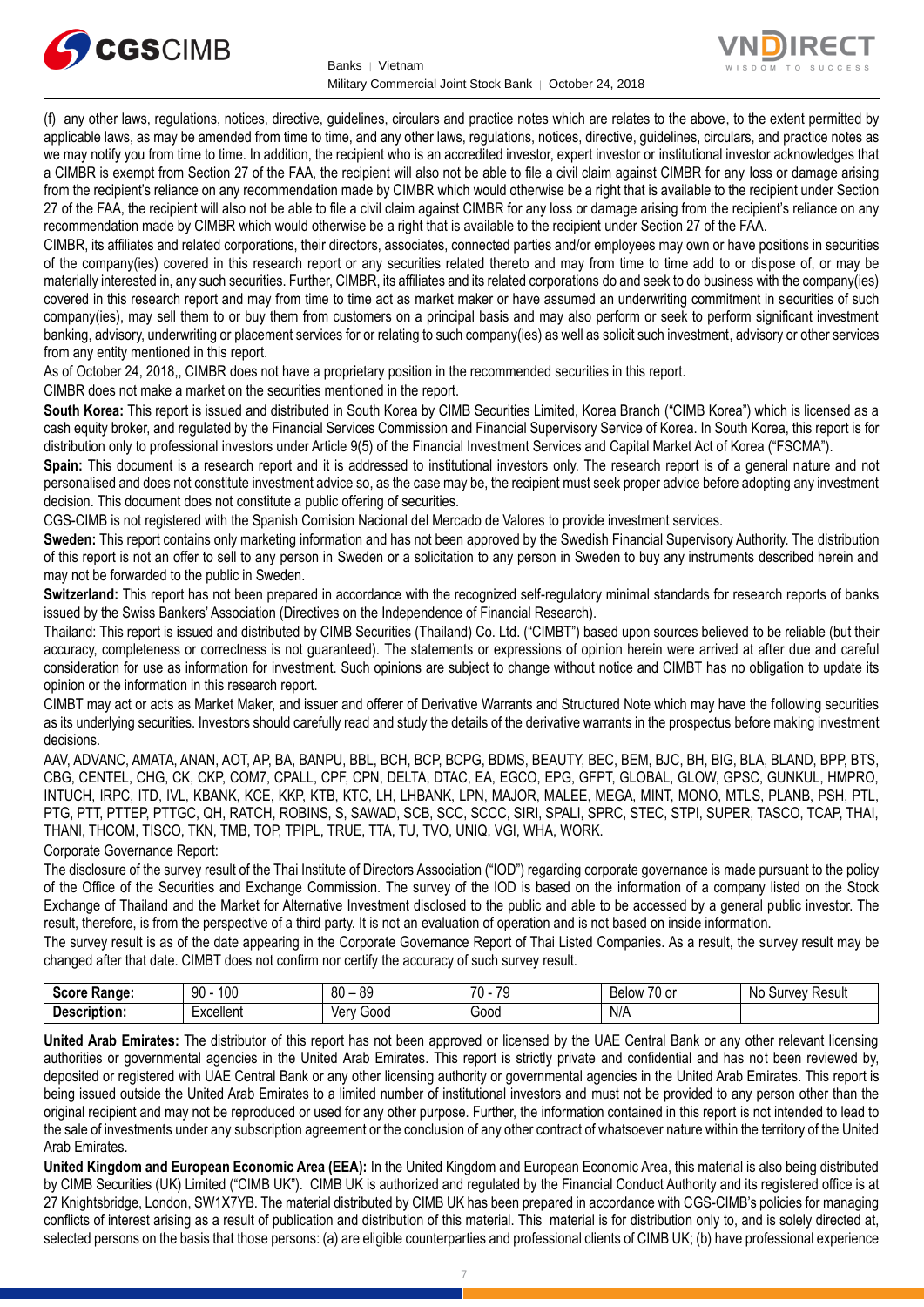



in matters relating to investments falling within Article 19(5) of the Financial Services and Markets Act 2000 (Financial Promotion) Order 2005 (as amended, the "Order"), (c) fall within Article 49(2)(a) to (d) ("high net worth companies, unincorporated associations etc") of the Order; (d) are outside the United Kingdom subject to relevant regulation in each jurisdiction, material(all such persons together being referred to as "relevant persons"). This material is directed only at relevant persons and must not be acted on or relied on by persons who are not relevant persons. Any investment or investment activity to which this material relates is available only to relevant persons and will be engaged in only with relevant persons.

Where this material is labelled as non-independent, it does not provide an impartial or objective assessment of the subject matter and does not constitute independent "research" (cannot remove research from here under the applicable rules of the Financial Conduct Authority in the UK. Consequently, any such non-independent material will not have been prepared in accordance with legal requirements designed to promote the independence of research (cannot remove research from here) and will not subject to any prohibition on dealing ahead of the dissemination of research. Any such non-independent material must be considered as a marketing communication.

**United States:** This research report is distributed in the United States of America by CIMB Securities (USA) Inc, a U.S. registered broker-dealer and a related company of CIMB Research Pte Ltd, PT CIMB Sekuritas Indonesia, CIMB Securities (Thailand) Co. Ltd, CIMB Securities Limited, CIMB Securities (India) Private Limited, and is distributed solely to persons who qualify as "U.S. Institutional Investors" as defined in Rule 15a-6 under the Securities and Exchange Act of 1934. This communication is only for Institutional Investors whose ordinary business activities involve investing in shares, bonds, and associated securities and/or derivative securities and who have professional experience in such investments. Any person who is not a U.S. Institutional Investor or Major Institutional Investor must not rely on this communication. The delivery of this research report to any person in the United States of America is not a recommendation to effect any transactions in the securities discussed herein, or an endorsement of any opinion expressed herein. CIMB Securities (USA) Inc, is a FINRA/SIPC member and takes responsibility for the content of this report. For further information or to place an order in any of the above-mentioned securities please contact a registered representative of CIMB Securities (USA) Inc. CGS-CIMB Securities (USA) Inc. does not make a market on other securities mentioned in the report.

CIMB Securities (USA) Inc. has not managed or co-managed a public offering of any of the securities mentioned in the past 12 months.

CIMB Securities (USA) Inc. has not received compensation for investment banking services from any of the company mentioned in the past 12 months. CIMB Securities (USA) Inc. neither expects to receive nor intends to seek compensation for investment banking services from any of the company mentioned within the next 3 months.

**Other jurisdictions:** In any other jurisdictions, except if otherwise restricted by laws or regulations, this report is only for distribution to professional, institutional or sophisticated investors as defined in the laws and regulations of such jurisdictions.